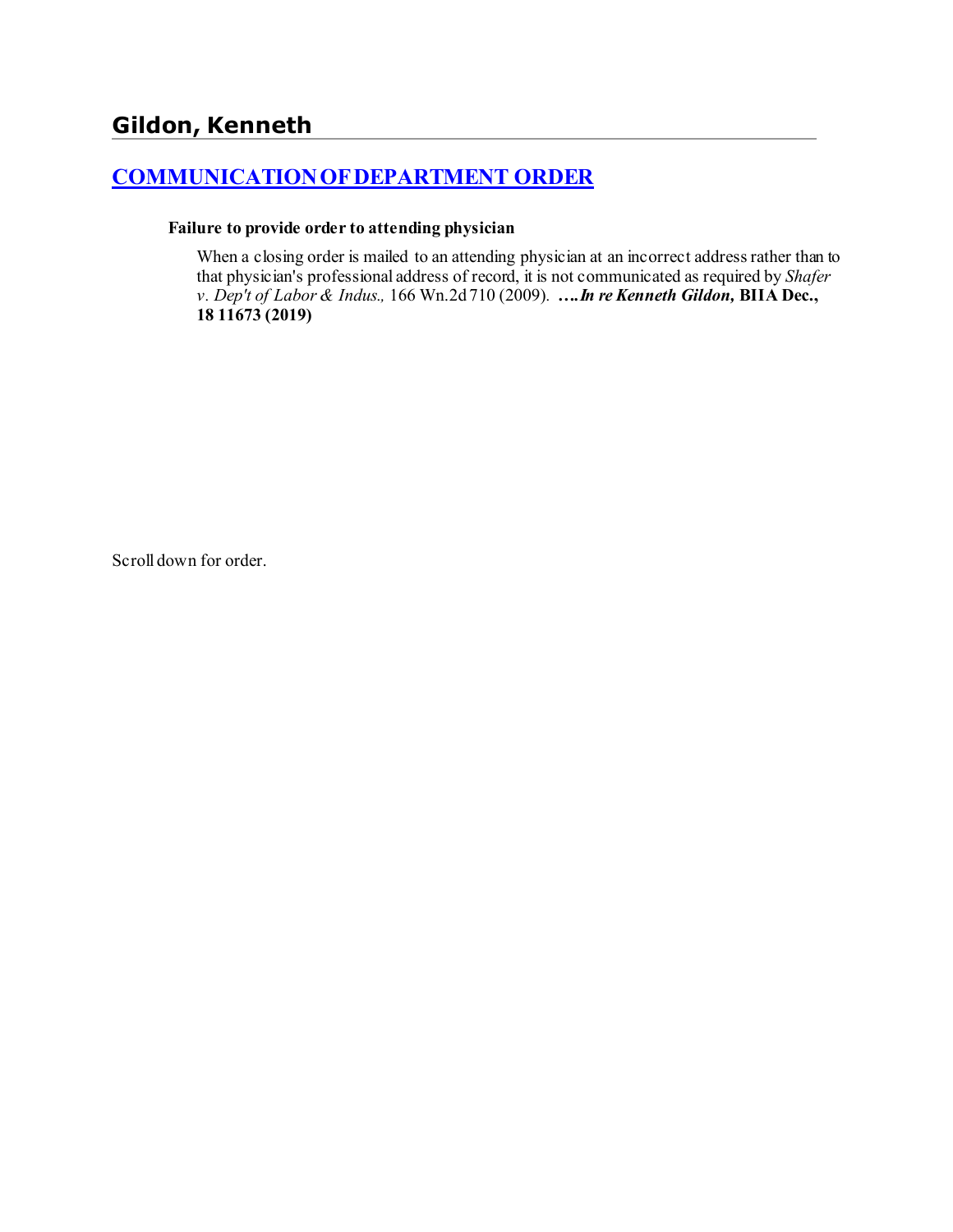## **BEFORE THE BOARD OF INDUSTRIAL INSURANCE APPEALS STATE OF WASHINGTON**

**)**

**) ) )**

**IN RE: KENNETH GILDON ) DOCKET NO. 18 11673**

1

2

3

4

16

18

19

20

21

22

23

31 32

## **CLAIM NO. SC-14875**

### **ORDER VACATING PROPOSED DECISION AND ORDER AND REMANDING THE APPEAL FOR FURTHER PROCEEDINGS**

5 6 7 8 9 10 11 12 13 14 15 Mr. Gildon was assaulted and injured while working for Federal Express. His industrial insurance claim was allowed and benefits were paid. The Department's closing order was sent to the parties, including to Norman A. Seaholm, M.D., Mr. Gildon's attending physician. Mr. Gildon's attorney filed an appeal more than 60 days after the order was issued, and we granted the appeal subject to proof of timeliness. Mr. Gildon argues that his appeal is timely because the order did not become final and binding for a variety of reasons. Our industrial appeals judge disagreed and dismissed Mr. Gildon's appeal. We conclude that the Department failed to correctly communicate the affirming order to Dr. Seaholm, the attending physician for the claim, and for that reason the order did not become final and binding. As a result, Mr. Gildon's appeal is timely. The Proposed Decision and Order dated April 2, 2019, is vacated and this appeal is **REMANDED FOR FURTHER PROCEEDINGS**.

## **DISCUSSION**

17 Kenneth Gildon was working for Federal Express in 2010. While at his workplace, on November 3, 2010, Mr. Gildon was surrounded by four men, and assaulted by one, the husband of a co-worker. He was punched and hit in the head. He fell to the ground and his glasses were knocked off and broken. He suffered a left shoulder strain and partial rotator cuff tear, as well as a tibial plateau fracture in his left knee. Mr. Gildon's industrial insurance claim was accepted and benefits were provided. As a result of the industrial injury, Mr. Gildon developed post-traumatic stress disorder (PTSD), panic disorder, anxiety, and major depressive disorder.

24 25 Norman A. Seaholm, M.D., is Mr. Gildon's attending physician for the claim. On referral from Dr. Seaholm, Mr. Gildon started treatment with Vanraj Varu, M.D., a psychiatrist, in 2012.

26 27 28 29 30 On March 14, 2016, the Department issued an order closing the claim with a Category 2 mental health permanent partial impairment award. On September 28, 2016, the Department issued an order affirming the March 14, 2016 closing order and sent it to (1) Phillips Law Firm, Mr. Gildon's legal representative at that time; (2) Federal Express Corp., in care of Sedgwick; (3) Dr. Norman Seaholm as the attending physician; and (4) Schuyler Wallace, the employer's attorney.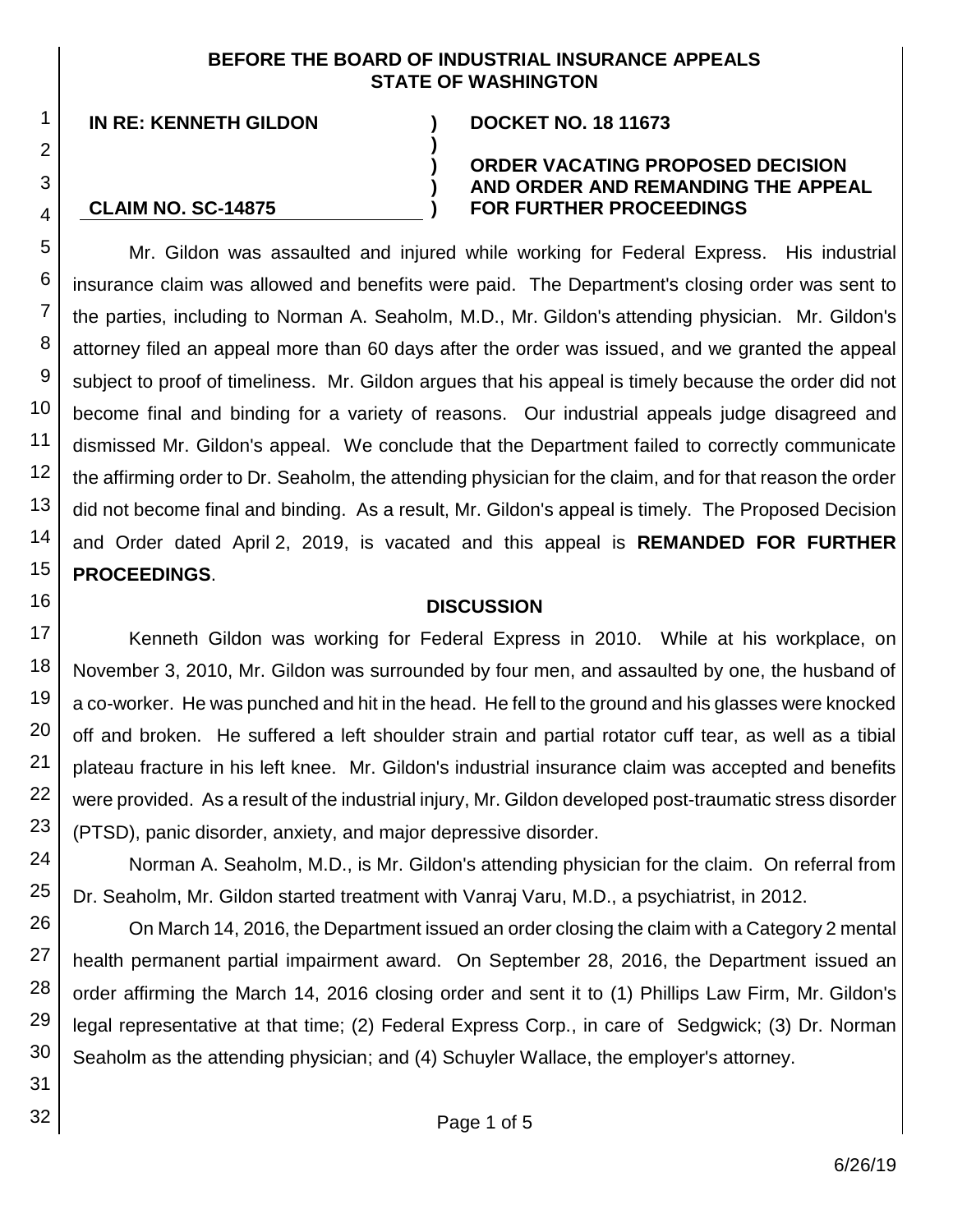1 2 3 4 The record shows that the September 28, 2016 order was sent to Dr. Seaholm as the attending physician at MultiCare, in Kent, Washington. The record also shows that Dr. Seaholm's professional address is at MultiCare in Tacoma, Washington, that his address on his L&I provider listing was in Tacoma, Washington; and that he has been practicing in Tacoma since September 2005.

5 6 7 8 9 10 On October 20, 2016, Mr. Gildon was seen by Dr. Seaholm. In his October 20, 2016, chart note, Dr. Seaholm indicated that Mr. Gildon was seen in a routine follow-up on his work-related injury for his PTSD, chronic left knee pain, and chronic shoulder pain. The chart note provided that Mr. Gildon was to continue with medications and with Dr. Varu and return to see Dr. Seaholm in a month. Dr. Seaholm's chart note from October 20, 2016, was received by Sedgwick within 60 days of the September 28, 2016 order.

11 12 13 On February 8, 2018, Mr. Gildon filed an appeal to the September 28, 2016 order. The parties presented evidence on the issue of timeliness of the appeal. Mr. Gildon contends that the September 28, 2016 order did not become final and binding because:

1. Mr. Gildon did not receive the order;

14

15

16 17

18 19

31

- 2. The Department failed to communicate the order to Dr. Seaholm because it was sent to the wrong address;
- 3. Dr. Seaholm's October 20, 2016 chart note should have been construed as a protest; and
- 4. The Department should have, but did not, send the order to Dr. Varu as a treating provider.

20 21 22 23 24 Our industrial appeals judge found that the September 28, 2016 order was final and binding, and dismissed the appeal as untimely. We agree with our industrial appeals judge that Mr. Gildon did receive the order through his legal representative, that the Department was not obligated to provide the order to Dr. Varu as a treating provider, and that Dr. Seaholm's chart note did not put the Department on notice as to a protest to claim closure.

25 26 27 However, our complete review of the record leads us to conclude that the order did not become final and binding because the order was not sufficiently communicated to Dr. Seaholm as the attending physician.

28 29 30 RCW 51.52.050(1) and RCW 51.52.060(1)(a) provide that a Department order becomes final and binding 60 days after it is communicated to the worker, beneficiary, employer, or other person affected thereby, unless a request for reconsideration or appeal is timely filed. In *Shafer<sup>1</sup>* the

32 l <sup>1</sup> *Shafer v. Department of Labor & Indus.*, 166 Wn.2d 710, 718 (2009).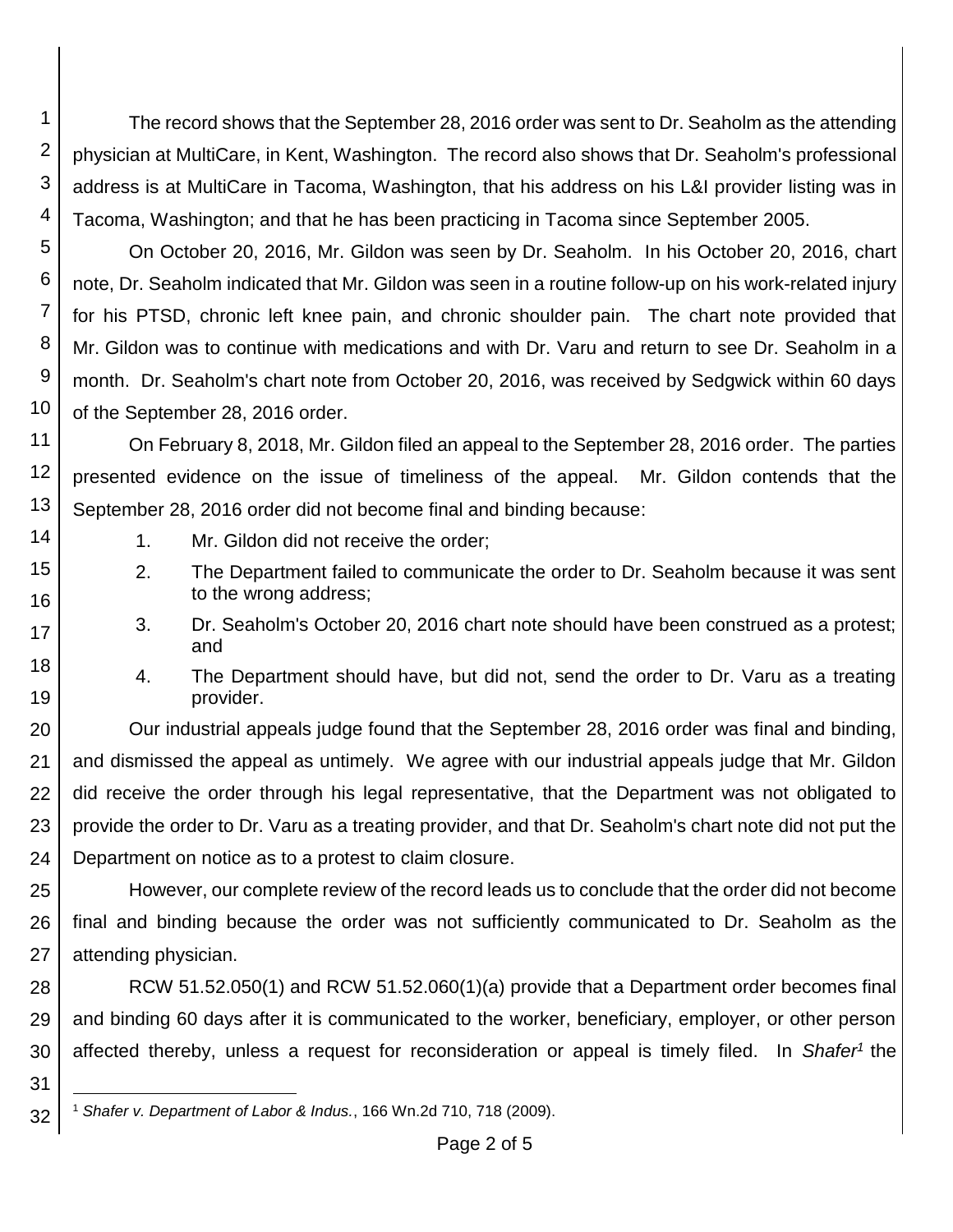Washington Supreme Court held that an industrial insurance claim was not closed until the attending physician received a copy of the closure order.

We have addressed a similar situation in another case, *In re Mary Watkines. 2* There, the closing order was not sent to the attending provider but was sent to another medical practitioner, a treating provider, at the same clinic. The Board found it to be "insufficient to communicate an order to the community of medical providers where an attending medical provider practices." The Board also found that, even though the order was available in the electronic medical record, it had not been communicated to the attending provider.

9 10 11 12 13 14 15 16 17 Here, the employer and our industrial appeals judge relied on the fact that Dr. Seaholm was able to access an electronic copy of the September 26, 2016 order in Mr. Gildon's electronic medical record with MultiCare. We conclude that when an industrial insurance claim closing order is mailed to an attending physician at an incorrect address, rather than to that physician's professional address of record at the clinic where the doctor actually works, it is not communicated as required by *Shafer.* That failure to communicate an order is not remedied by the availability of the order in a claimant's electronic medical record. Dr. Seaholm was not given the critical opportunity to directly receive a copy of the closing order at his professional address, and to review it, and decide whether or not he would protest that closing order on behalf of the claimant.

18 19 20 21 Because the September 28, 2016 order was not communicated to Dr. Seaholm, the 60 days did not run. Because the order on appeal did not become final, we conclude that Mr. Gildon's appeal was timely, and this matter should be remanded to the hearings process for presentation of evidence on the merits of the underlying order.

22 23 24 25 Our review of the record also suggests that there may have been duplicate exhibits admitted. We note that Exhibit 7 and Exhibit 21 may be duplicates of Exhibit 1, Employer's Response to Claimant's First Set of Requests for Admissions. We suggest that industrial appeals judge review the exhibits to determine whether all three exhibits should remain in the record.

## **ORDER**

27 28 29 30 This appeal is remanded to the hearings process, as provided by WAC 263-12-145(5), for further proceedings as indicated by this order. Unless the matter is settled or dismissed, the industrial appeals judge will issue a new Proposed Decision and Order. The new order will contain findings and conclusions as to each contested issue of fact and law. Any party aggrieved by the new

32 l <sup>2</sup> Dckt. No. 17 11670 (2017).

1

2

3

4

5

6 7

8

26

31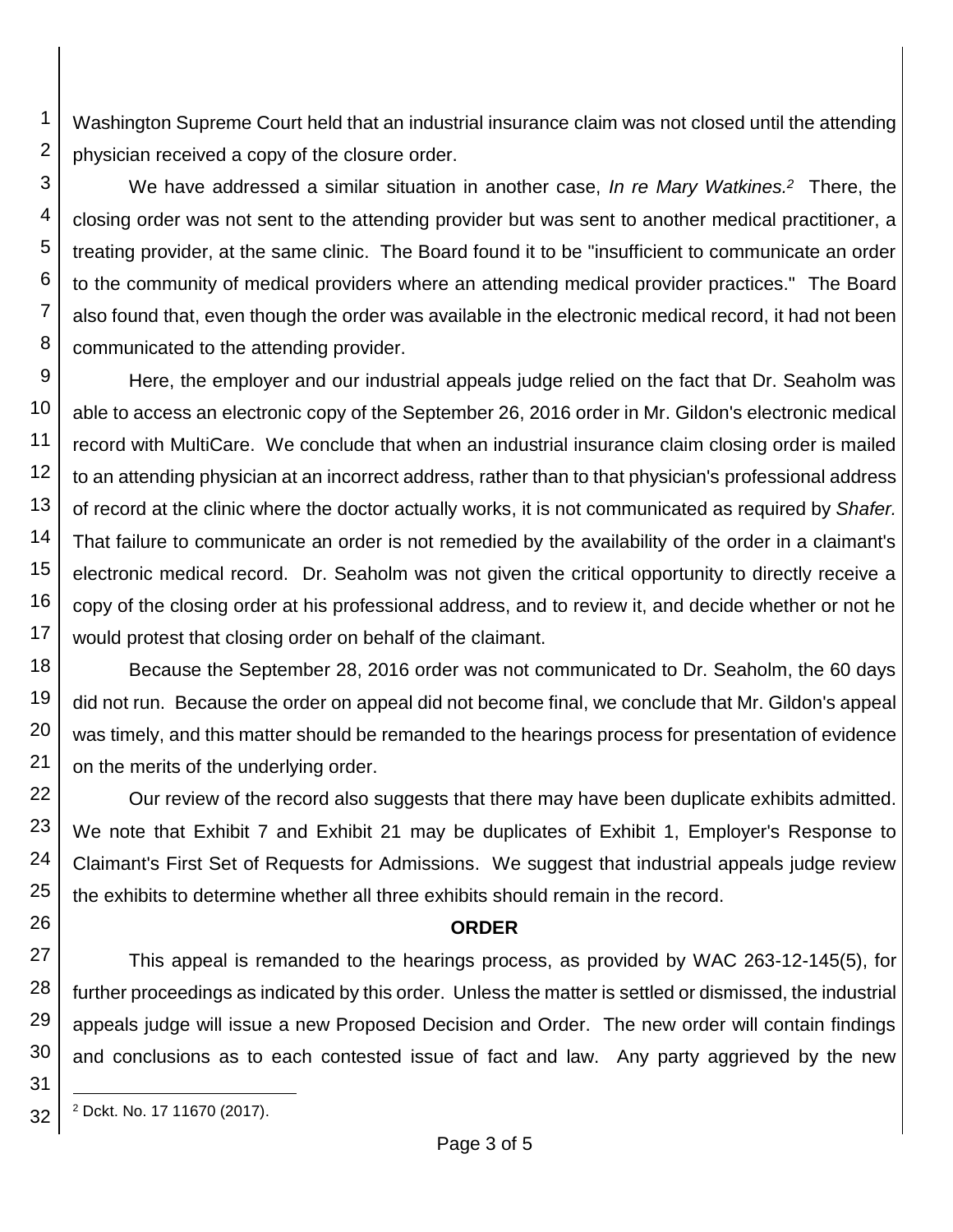Proposed Decision and Order may petition the Board for review, as provided by RCW 51.52.104. This order vacating is not a final Decision and Order of the Board within the meaning of RCW 51.52.110.

Dated: June 26, 2019.

 

 

 

 

# BOARD OF INDUSTRIAL INSURANCE APPEALS

IAMS, Chairperson

ISABEL A. M. COLE, Member